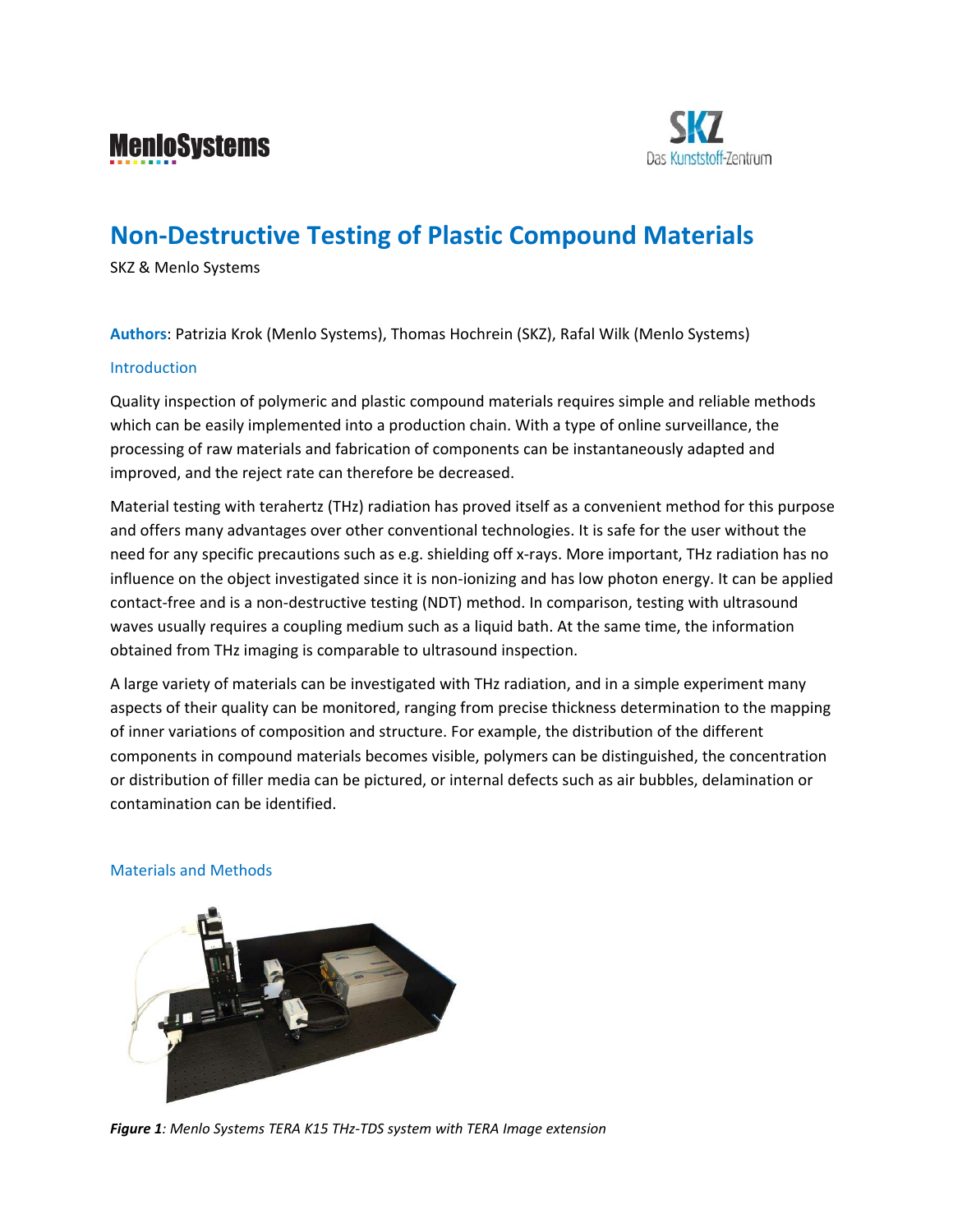The SKZ is using Menlo Systems THz technology for quality inspection of polymer products and plastic compounds. The TERA K15 (Fig. 1) is a compact and fully fiber coupled turn‐key THz time‐domain spectrometer. It is using Menlo Systems' innovative Figure‐9 fiber laser, developed for harsh industrial operations conditions. The small footprint THz emitter and detector (photoconductive antennae) operate in the far infrared spectral range between 100 GHz and approximately 4 THz, corresponding to a wavelength range  $\lambda$  = 3 mm to 75 µm or wavenumbers  $\tilde{\mathsf{v}}$  = 3 cm<sup>-1</sup> to 133 cm<sup>-1</sup>. The TERA K15 system with superior performance and peak signal-to-noise ratio of >65 dB is a flexible solution adapting to the requirements in plastics industry.

In combination with the TERA Image extension, Menlo's TERA K15 provides THz image reconstruction. Both, amplitude and phase information of the THz pulse transmitted through the test object are evaluated, rendering complementary information on the material thickness and density. A decrease in the peak‐to‐peak value of the transmitted THz pulse indicates an increased absorption in the material, e.g. due to compression or an area with higher thickness within the part. The phase, i.e. the temporal position of the pulse arriving at the THz detector, allows for precise thickness measurement. With a focused THz beam, features of about 300 to 500 µm size are resolved.

Being an expert in the plastics industry, it is SKZ major concern to satisfy quality claims and to set standards in plastic production. In the following examples we present that Menlo's THz technology proves to be the means of choice in the control process. We show how the fiber filling content in reinforced polypropylene is measured, how the humidity of wood polymer composites can be monitored, and how THz imaging helps optimizing the process of injection molding with reduced flow lines in the produced parts.

## Results and Conclusion

# **Glass fiber reinforced plastics (GRP):**

Adding glass fiber to plastics improves the mechanical properties of the raw material and the stability of the end products. The fiber reinforcement allows the use of low‐cost commodities, e.g. polyolefins, instead of the more expensive technical plastics, such as polyamides, even for highly demanding applications. For example in car industry, mainly fiber reinforced thermoplastic compounds are used.

The concentration and homogeneity of the glass fibers, as well as their alignment and junction within the GRP, need to be carefully controlled in order to achieve the desired material quality. Especially in parts with a complex geometry which are often produced with molding techniques, compound decomposition and inhomogeneity formation during production need to be avoided.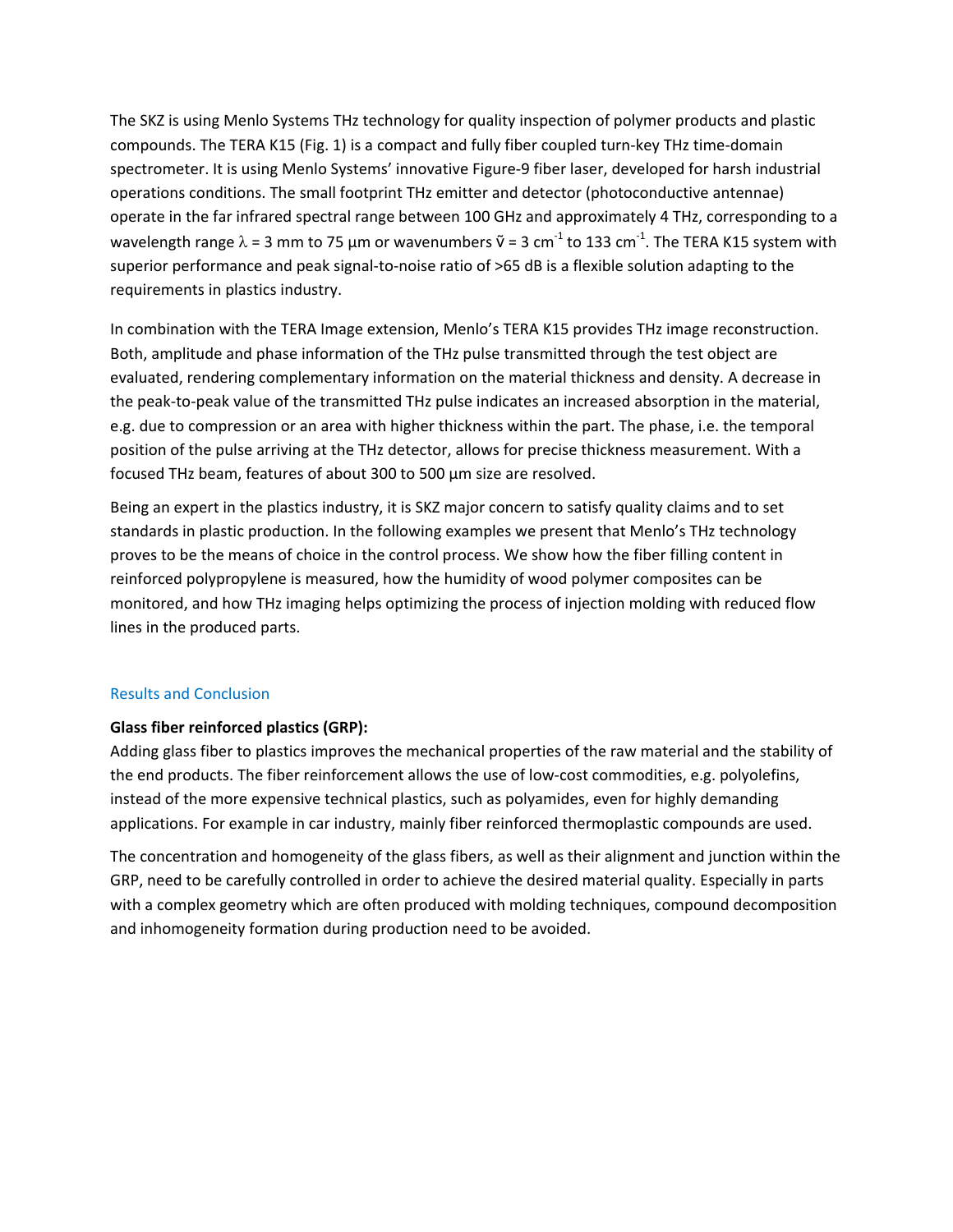

Figure 2: Test sample from pressed polypropylene with areas of different fiber contents. Left: Photo with marked values of glass fiber weight percentage; Right: Map of the time the THz pulse maximum travels through the sample.

With THz imaging, the filling content in polymer compounds can be determined, as demonstrated in a polypropylene specimen with areas of different contents of short glass fibers (Fig. 2). The different areas marked in the photo (left) can easily be identified in the THz image. With increasing concentration of the filling material, the THz pulse travels a longer optical path and the maximum of the transmitted THz pulse shifts towards red color (right) indicating later arrival time.

#### **Wood polymer composites (WPC):**

Wood powder mixed with thermoplastics offer an attractive alternative to solid wood. The material is easy to process and offers novel manufacture possibilities such as molding or continuous extrusion for wood products like panels, furniture, or pencils. WPC is durable and lower in price than e.g. tropical wood, and its properties can easily be adjusted according to the specific application, e.g. mechanical properties or color. Its high content of regenerative raw material puts its ecological balance in favor, and additionally, the use of tropical wood can be avoided.

Due to the high wood content, the WPC might draw humidity which would make the fabricated parts prone to deformation or biological decomposition. It is therefore important to limit the adsorption of humidity in the material. It can be monitored using THz radiation, because it is transmitted by wood and polymers and absorbed by water. With increasing humidity, the transmitted THz intensity decreases.



Figure 3: Photo and THz amplitude image of a partially moistened WPC plate. Blue color indicates high THz *absorption of the humid material.*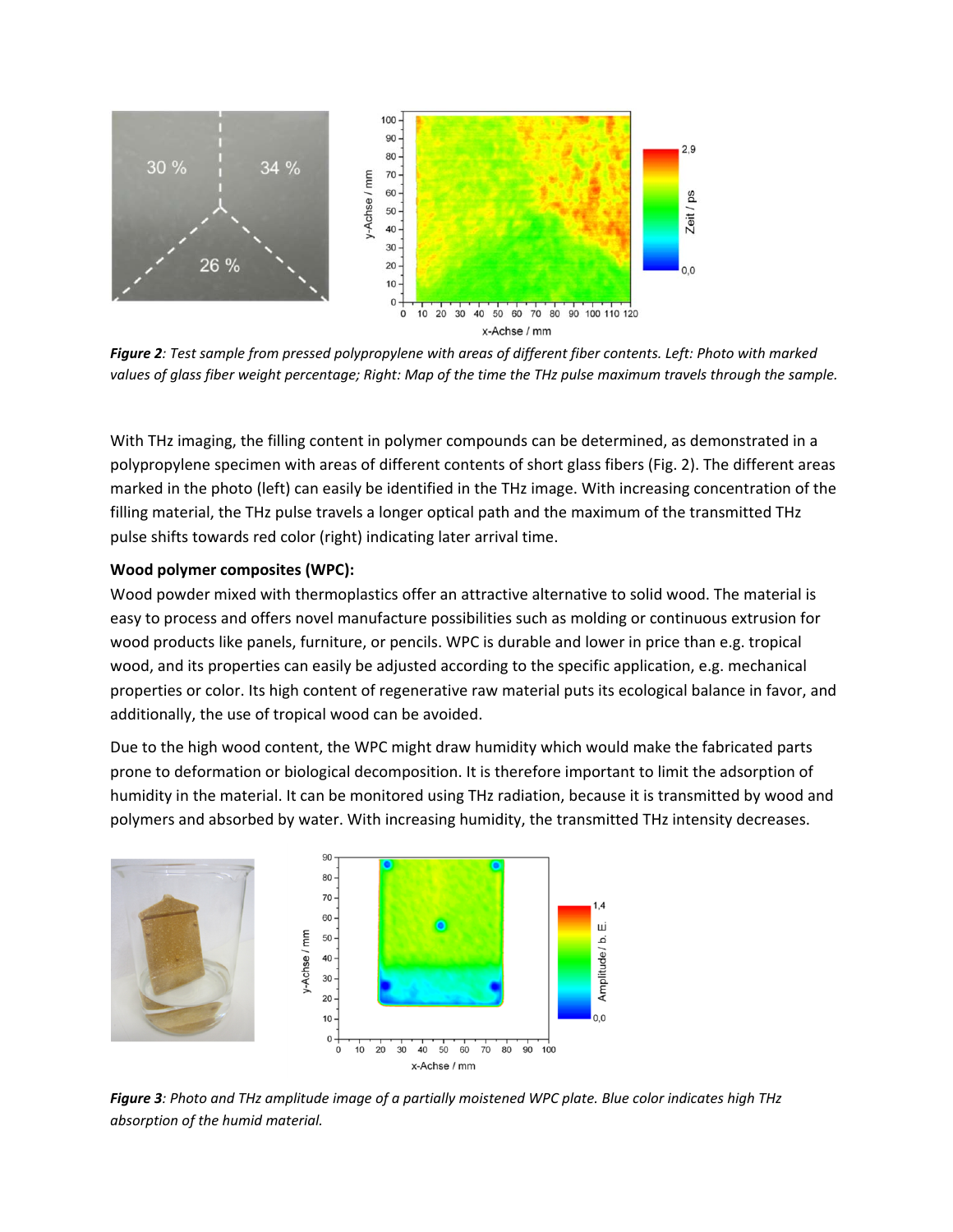In the THz image of a WPC plate (Fig. 3), the wet areas are clearly distinguishable from the dry part. The specimen, consisting of polypropylene with 70 % wood, has been partly immersed in water. The lower wet part of the plate is highly absorbing for THz radiation and appears blue in the picture, while the upper dry part appears green because of the larger THz amplitude detected behind the sample.

## **Molding of functional components:**

Molding of components allows to design nearly any arbitrary geometry of technical parts. However, binding lines or shrink marks might occur during production, giving rise to weak points or even failure of the component. They can be effectively prevented by optimizing the production process or molding tools, or by modifying of the part geometry.



Figure4: GPR with 30 % fiber content molded into parts with different geometry (a), material injection from the bottom side. The THz amplitude picture (b) and the phase picture (c) both show the weld line and other defects.